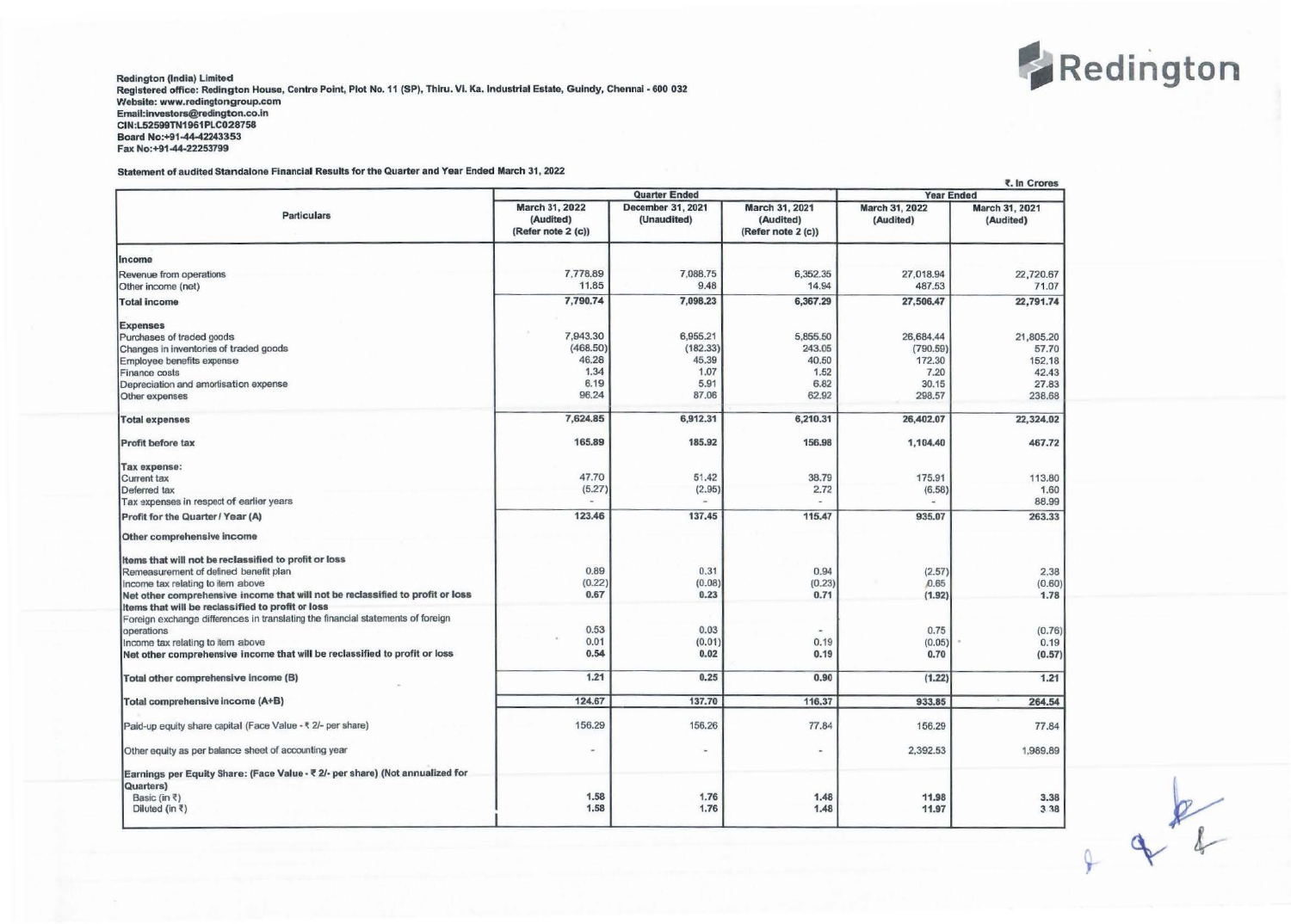

| March 31, 2022<br>December 31, 2021<br><b>Particulars</b><br>March 31, 2021<br>March 31, 2022<br>March 31, 2021<br>(Audited)<br>(Unaudited)<br>(Audited)<br>(Audited)<br>(Audited)<br>(Refer note 2 (c))<br>(Refer note 2 (c) & 4)<br>(refer note 4)<br>Revenue from operations<br>17,301.76<br>16,600.74<br>15,503.94<br>62,644.01<br>Other income (net)<br>22.68<br>19.07<br>26.43<br>87.56<br>17,324.44<br>16,619.81<br>15,530.37<br>62,731.57<br>57,041.59<br>Purchases of traded goods<br>16,902.26<br>16, 153.49<br>14,460.36<br>60,151.63<br>53,110.66<br>Changes in inventories of traded goods<br>(661.30)<br>(585.98)<br>116.53<br>(1, 296.63)<br>690.31<br>237.99<br>228.64<br>207.48<br>885.66<br>831.98<br>33.08<br>23.85<br>30.50<br>115.59<br>156.44<br>Depreciation and amortisation expense<br>36.59<br>33.74<br>36.21<br>141.28<br>148.20<br>332.28<br>279.34<br>294.47<br>1,111.68<br>969.53<br><b>Total expenses</b><br>16,880.90<br>16,133.08<br>15, 145.55<br>61,109.21<br>443.54<br>486.73<br>384.82<br>1,622.36<br>1,134.47<br>Impairment of goodwill and other intangibles<br>$\blacksquare$<br>w.<br>6.34<br>443.54<br>486.73<br>384.82<br>1,622.36<br>1,128.13<br>Tax expense:<br>Current tax<br>87.52<br>85.74<br>72.41<br>308.53<br>255.42<br>Deferred tax<br>0.45<br>3.93<br>9.63<br>(1.04)<br>(4.78)<br>Tax expenses in respect of earlier years<br>88.99<br>Profit for the Quarter / Year (A)<br>355,57<br>397.06<br>302.78<br>1,314.87<br>788.50<br>(6.50)<br>0.41<br>(0.38)<br>(9.67)<br>1.71<br>(0.29)<br>(0.11)<br>(0.12)<br>0.51<br>(0.65)<br>Net other comprehensive income that will not be reclassified to profit or loss<br>(6.79)<br>0.30<br>(0.50)<br>(9.16)<br>1.06<br>Items that will be reclassified to profit or loss<br>Foreign exchange differences in translating the financial statements of foreign<br>operations<br>22.44<br>(99.90)<br>(21.78)<br>(56.69)<br>(165.23)<br>Income tax relating to item above<br>0.01<br>(0.01)<br>0.19<br>(0.05)<br>0.19<br>Net other comprehensive income that will be reclassified to profit or loss<br>22.45<br>(99.91)<br>(21.59)<br>(56.74)<br>(165.04)<br>Total other comprehensive income (B)<br>15.66<br>(99.61)<br>(22.09)<br>(65.90)<br>(163.98)<br>Total comprehensive income (A+B)<br>371.23<br>297.45<br>280.69<br>1,248.97<br>624.52<br>Profit for the Quarter / Year attributable to the :-<br>Shareholders of the Company<br>347.97<br>388.07<br>301.87<br>1,279.91<br>758.28<br>Non-Controlling Interests<br>7.60<br>8.99<br>0.91<br>34.96<br>30.22<br>Total Comprehensive Income for the Quarter / Year attributable to the :-<br>Shareholders of the Company<br>381.95<br>341.34<br>289.31<br>1,299.19<br>626.03<br>Non-Controlling Interests<br>(10.72)<br>(43.89)<br>(8.62)<br>(50.22)<br>(1.51)<br>156.29<br>156.28<br>77.84<br>156.29<br>77.84<br>5,628.66<br>4,860.67<br>Earnings per Equity Share: (Face Value - ₹ 2/- per share) (Not annualized for<br>Quarters)<br>Basic (in $\bar{z}$ )<br>4.46<br>4.97<br>3.87<br>16.40<br>9.74<br>Diluted (in ₹)<br>4.45<br>4.96<br>3.85<br>16.39<br>9.72 |                                                             | <b>Quarter Ended</b> |  |  | ₹. In Crores<br><b>Year Ended</b> |           |  |
|--------------------------------------------------------------------------------------------------------------------------------------------------------------------------------------------------------------------------------------------------------------------------------------------------------------------------------------------------------------------------------------------------------------------------------------------------------------------------------------------------------------------------------------------------------------------------------------------------------------------------------------------------------------------------------------------------------------------------------------------------------------------------------------------------------------------------------------------------------------------------------------------------------------------------------------------------------------------------------------------------------------------------------------------------------------------------------------------------------------------------------------------------------------------------------------------------------------------------------------------------------------------------------------------------------------------------------------------------------------------------------------------------------------------------------------------------------------------------------------------------------------------------------------------------------------------------------------------------------------------------------------------------------------------------------------------------------------------------------------------------------------------------------------------------------------------------------------------------------------------------------------------------------------------------------------------------------------------------------------------------------------------------------------------------------------------------------------------------------------------------------------------------------------------------------------------------------------------------------------------------------------------------------------------------------------------------------------------------------------------------------------------------------------------------------------------------------------------------------------------------------------------------------------------------------------------------------------------------------------------------------------------------------------------------------------------------------------------------------------------------------------------------------------------------------------------------------------------------------------------------------------------------------------------------------------------------------------------------------------------------------------------------------------------------------------------------------------------------------------|-------------------------------------------------------------|----------------------|--|--|-----------------------------------|-----------|--|
|                                                                                                                                                                                                                                                                                                                                                                                                                                                                                                                                                                                                                                                                                                                                                                                                                                                                                                                                                                                                                                                                                                                                                                                                                                                                                                                                                                                                                                                                                                                                                                                                                                                                                                                                                                                                                                                                                                                                                                                                                                                                                                                                                                                                                                                                                                                                                                                                                                                                                                                                                                                                                                                                                                                                                                                                                                                                                                                                                                                                                                                                                                              |                                                             |                      |  |  |                                   |           |  |
|                                                                                                                                                                                                                                                                                                                                                                                                                                                                                                                                                                                                                                                                                                                                                                                                                                                                                                                                                                                                                                                                                                                                                                                                                                                                                                                                                                                                                                                                                                                                                                                                                                                                                                                                                                                                                                                                                                                                                                                                                                                                                                                                                                                                                                                                                                                                                                                                                                                                                                                                                                                                                                                                                                                                                                                                                                                                                                                                                                                                                                                                                                              | Income                                                      |                      |  |  |                                   |           |  |
|                                                                                                                                                                                                                                                                                                                                                                                                                                                                                                                                                                                                                                                                                                                                                                                                                                                                                                                                                                                                                                                                                                                                                                                                                                                                                                                                                                                                                                                                                                                                                                                                                                                                                                                                                                                                                                                                                                                                                                                                                                                                                                                                                                                                                                                                                                                                                                                                                                                                                                                                                                                                                                                                                                                                                                                                                                                                                                                                                                                                                                                                                                              |                                                             |                      |  |  |                                   |           |  |
|                                                                                                                                                                                                                                                                                                                                                                                                                                                                                                                                                                                                                                                                                                                                                                                                                                                                                                                                                                                                                                                                                                                                                                                                                                                                                                                                                                                                                                                                                                                                                                                                                                                                                                                                                                                                                                                                                                                                                                                                                                                                                                                                                                                                                                                                                                                                                                                                                                                                                                                                                                                                                                                                                                                                                                                                                                                                                                                                                                                                                                                                                                              |                                                             |                      |  |  |                                   | 56,945.86 |  |
|                                                                                                                                                                                                                                                                                                                                                                                                                                                                                                                                                                                                                                                                                                                                                                                                                                                                                                                                                                                                                                                                                                                                                                                                                                                                                                                                                                                                                                                                                                                                                                                                                                                                                                                                                                                                                                                                                                                                                                                                                                                                                                                                                                                                                                                                                                                                                                                                                                                                                                                                                                                                                                                                                                                                                                                                                                                                                                                                                                                                                                                                                                              | <b>Total income</b>                                         |                      |  |  |                                   | 95,73     |  |
|                                                                                                                                                                                                                                                                                                                                                                                                                                                                                                                                                                                                                                                                                                                                                                                                                                                                                                                                                                                                                                                                                                                                                                                                                                                                                                                                                                                                                                                                                                                                                                                                                                                                                                                                                                                                                                                                                                                                                                                                                                                                                                                                                                                                                                                                                                                                                                                                                                                                                                                                                                                                                                                                                                                                                                                                                                                                                                                                                                                                                                                                                                              |                                                             |                      |  |  |                                   |           |  |
|                                                                                                                                                                                                                                                                                                                                                                                                                                                                                                                                                                                                                                                                                                                                                                                                                                                                                                                                                                                                                                                                                                                                                                                                                                                                                                                                                                                                                                                                                                                                                                                                                                                                                                                                                                                                                                                                                                                                                                                                                                                                                                                                                                                                                                                                                                                                                                                                                                                                                                                                                                                                                                                                                                                                                                                                                                                                                                                                                                                                                                                                                                              | <b>Expenses</b>                                             |                      |  |  |                                   |           |  |
|                                                                                                                                                                                                                                                                                                                                                                                                                                                                                                                                                                                                                                                                                                                                                                                                                                                                                                                                                                                                                                                                                                                                                                                                                                                                                                                                                                                                                                                                                                                                                                                                                                                                                                                                                                                                                                                                                                                                                                                                                                                                                                                                                                                                                                                                                                                                                                                                                                                                                                                                                                                                                                                                                                                                                                                                                                                                                                                                                                                                                                                                                                              |                                                             |                      |  |  |                                   |           |  |
|                                                                                                                                                                                                                                                                                                                                                                                                                                                                                                                                                                                                                                                                                                                                                                                                                                                                                                                                                                                                                                                                                                                                                                                                                                                                                                                                                                                                                                                                                                                                                                                                                                                                                                                                                                                                                                                                                                                                                                                                                                                                                                                                                                                                                                                                                                                                                                                                                                                                                                                                                                                                                                                                                                                                                                                                                                                                                                                                                                                                                                                                                                              |                                                             |                      |  |  |                                   |           |  |
|                                                                                                                                                                                                                                                                                                                                                                                                                                                                                                                                                                                                                                                                                                                                                                                                                                                                                                                                                                                                                                                                                                                                                                                                                                                                                                                                                                                                                                                                                                                                                                                                                                                                                                                                                                                                                                                                                                                                                                                                                                                                                                                                                                                                                                                                                                                                                                                                                                                                                                                                                                                                                                                                                                                                                                                                                                                                                                                                                                                                                                                                                                              | Employee benefits expense                                   |                      |  |  |                                   |           |  |
|                                                                                                                                                                                                                                                                                                                                                                                                                                                                                                                                                                                                                                                                                                                                                                                                                                                                                                                                                                                                                                                                                                                                                                                                                                                                                                                                                                                                                                                                                                                                                                                                                                                                                                                                                                                                                                                                                                                                                                                                                                                                                                                                                                                                                                                                                                                                                                                                                                                                                                                                                                                                                                                                                                                                                                                                                                                                                                                                                                                                                                                                                                              | Finance costs                                               |                      |  |  |                                   |           |  |
|                                                                                                                                                                                                                                                                                                                                                                                                                                                                                                                                                                                                                                                                                                                                                                                                                                                                                                                                                                                                                                                                                                                                                                                                                                                                                                                                                                                                                                                                                                                                                                                                                                                                                                                                                                                                                                                                                                                                                                                                                                                                                                                                                                                                                                                                                                                                                                                                                                                                                                                                                                                                                                                                                                                                                                                                                                                                                                                                                                                                                                                                                                              |                                                             |                      |  |  |                                   |           |  |
|                                                                                                                                                                                                                                                                                                                                                                                                                                                                                                                                                                                                                                                                                                                                                                                                                                                                                                                                                                                                                                                                                                                                                                                                                                                                                                                                                                                                                                                                                                                                                                                                                                                                                                                                                                                                                                                                                                                                                                                                                                                                                                                                                                                                                                                                                                                                                                                                                                                                                                                                                                                                                                                                                                                                                                                                                                                                                                                                                                                                                                                                                                              | Other expenses                                              |                      |  |  |                                   |           |  |
|                                                                                                                                                                                                                                                                                                                                                                                                                                                                                                                                                                                                                                                                                                                                                                                                                                                                                                                                                                                                                                                                                                                                                                                                                                                                                                                                                                                                                                                                                                                                                                                                                                                                                                                                                                                                                                                                                                                                                                                                                                                                                                                                                                                                                                                                                                                                                                                                                                                                                                                                                                                                                                                                                                                                                                                                                                                                                                                                                                                                                                                                                                              |                                                             |                      |  |  |                                   |           |  |
|                                                                                                                                                                                                                                                                                                                                                                                                                                                                                                                                                                                                                                                                                                                                                                                                                                                                                                                                                                                                                                                                                                                                                                                                                                                                                                                                                                                                                                                                                                                                                                                                                                                                                                                                                                                                                                                                                                                                                                                                                                                                                                                                                                                                                                                                                                                                                                                                                                                                                                                                                                                                                                                                                                                                                                                                                                                                                                                                                                                                                                                                                                              |                                                             |                      |  |  |                                   | 55,907.12 |  |
|                                                                                                                                                                                                                                                                                                                                                                                                                                                                                                                                                                                                                                                                                                                                                                                                                                                                                                                                                                                                                                                                                                                                                                                                                                                                                                                                                                                                                                                                                                                                                                                                                                                                                                                                                                                                                                                                                                                                                                                                                                                                                                                                                                                                                                                                                                                                                                                                                                                                                                                                                                                                                                                                                                                                                                                                                                                                                                                                                                                                                                                                                                              | Profit before exceptional item and tax                      |                      |  |  |                                   |           |  |
|                                                                                                                                                                                                                                                                                                                                                                                                                                                                                                                                                                                                                                                                                                                                                                                                                                                                                                                                                                                                                                                                                                                                                                                                                                                                                                                                                                                                                                                                                                                                                                                                                                                                                                                                                                                                                                                                                                                                                                                                                                                                                                                                                                                                                                                                                                                                                                                                                                                                                                                                                                                                                                                                                                                                                                                                                                                                                                                                                                                                                                                                                                              | <b>Exceptional item</b>                                     |                      |  |  |                                   |           |  |
|                                                                                                                                                                                                                                                                                                                                                                                                                                                                                                                                                                                                                                                                                                                                                                                                                                                                                                                                                                                                                                                                                                                                                                                                                                                                                                                                                                                                                                                                                                                                                                                                                                                                                                                                                                                                                                                                                                                                                                                                                                                                                                                                                                                                                                                                                                                                                                                                                                                                                                                                                                                                                                                                                                                                                                                                                                                                                                                                                                                                                                                                                                              |                                                             |                      |  |  |                                   |           |  |
|                                                                                                                                                                                                                                                                                                                                                                                                                                                                                                                                                                                                                                                                                                                                                                                                                                                                                                                                                                                                                                                                                                                                                                                                                                                                                                                                                                                                                                                                                                                                                                                                                                                                                                                                                                                                                                                                                                                                                                                                                                                                                                                                                                                                                                                                                                                                                                                                                                                                                                                                                                                                                                                                                                                                                                                                                                                                                                                                                                                                                                                                                                              | Profit before tax                                           |                      |  |  |                                   |           |  |
|                                                                                                                                                                                                                                                                                                                                                                                                                                                                                                                                                                                                                                                                                                                                                                                                                                                                                                                                                                                                                                                                                                                                                                                                                                                                                                                                                                                                                                                                                                                                                                                                                                                                                                                                                                                                                                                                                                                                                                                                                                                                                                                                                                                                                                                                                                                                                                                                                                                                                                                                                                                                                                                                                                                                                                                                                                                                                                                                                                                                                                                                                                              |                                                             |                      |  |  |                                   |           |  |
|                                                                                                                                                                                                                                                                                                                                                                                                                                                                                                                                                                                                                                                                                                                                                                                                                                                                                                                                                                                                                                                                                                                                                                                                                                                                                                                                                                                                                                                                                                                                                                                                                                                                                                                                                                                                                                                                                                                                                                                                                                                                                                                                                                                                                                                                                                                                                                                                                                                                                                                                                                                                                                                                                                                                                                                                                                                                                                                                                                                                                                                                                                              |                                                             |                      |  |  |                                   |           |  |
|                                                                                                                                                                                                                                                                                                                                                                                                                                                                                                                                                                                                                                                                                                                                                                                                                                                                                                                                                                                                                                                                                                                                                                                                                                                                                                                                                                                                                                                                                                                                                                                                                                                                                                                                                                                                                                                                                                                                                                                                                                                                                                                                                                                                                                                                                                                                                                                                                                                                                                                                                                                                                                                                                                                                                                                                                                                                                                                                                                                                                                                                                                              |                                                             |                      |  |  |                                   |           |  |
|                                                                                                                                                                                                                                                                                                                                                                                                                                                                                                                                                                                                                                                                                                                                                                                                                                                                                                                                                                                                                                                                                                                                                                                                                                                                                                                                                                                                                                                                                                                                                                                                                                                                                                                                                                                                                                                                                                                                                                                                                                                                                                                                                                                                                                                                                                                                                                                                                                                                                                                                                                                                                                                                                                                                                                                                                                                                                                                                                                                                                                                                                                              |                                                             |                      |  |  |                                   |           |  |
|                                                                                                                                                                                                                                                                                                                                                                                                                                                                                                                                                                                                                                                                                                                                                                                                                                                                                                                                                                                                                                                                                                                                                                                                                                                                                                                                                                                                                                                                                                                                                                                                                                                                                                                                                                                                                                                                                                                                                                                                                                                                                                                                                                                                                                                                                                                                                                                                                                                                                                                                                                                                                                                                                                                                                                                                                                                                                                                                                                                                                                                                                                              |                                                             |                      |  |  |                                   |           |  |
|                                                                                                                                                                                                                                                                                                                                                                                                                                                                                                                                                                                                                                                                                                                                                                                                                                                                                                                                                                                                                                                                                                                                                                                                                                                                                                                                                                                                                                                                                                                                                                                                                                                                                                                                                                                                                                                                                                                                                                                                                                                                                                                                                                                                                                                                                                                                                                                                                                                                                                                                                                                                                                                                                                                                                                                                                                                                                                                                                                                                                                                                                                              |                                                             |                      |  |  |                                   |           |  |
|                                                                                                                                                                                                                                                                                                                                                                                                                                                                                                                                                                                                                                                                                                                                                                                                                                                                                                                                                                                                                                                                                                                                                                                                                                                                                                                                                                                                                                                                                                                                                                                                                                                                                                                                                                                                                                                                                                                                                                                                                                                                                                                                                                                                                                                                                                                                                                                                                                                                                                                                                                                                                                                                                                                                                                                                                                                                                                                                                                                                                                                                                                              | Other comprehensive income                                  |                      |  |  |                                   |           |  |
|                                                                                                                                                                                                                                                                                                                                                                                                                                                                                                                                                                                                                                                                                                                                                                                                                                                                                                                                                                                                                                                                                                                                                                                                                                                                                                                                                                                                                                                                                                                                                                                                                                                                                                                                                                                                                                                                                                                                                                                                                                                                                                                                                                                                                                                                                                                                                                                                                                                                                                                                                                                                                                                                                                                                                                                                                                                                                                                                                                                                                                                                                                              | Items that will not be reclassified to profit or loss       |                      |  |  |                                   |           |  |
|                                                                                                                                                                                                                                                                                                                                                                                                                                                                                                                                                                                                                                                                                                                                                                                                                                                                                                                                                                                                                                                                                                                                                                                                                                                                                                                                                                                                                                                                                                                                                                                                                                                                                                                                                                                                                                                                                                                                                                                                                                                                                                                                                                                                                                                                                                                                                                                                                                                                                                                                                                                                                                                                                                                                                                                                                                                                                                                                                                                                                                                                                                              | Remeasurement of defined benefit plan                       |                      |  |  |                                   |           |  |
|                                                                                                                                                                                                                                                                                                                                                                                                                                                                                                                                                                                                                                                                                                                                                                                                                                                                                                                                                                                                                                                                                                                                                                                                                                                                                                                                                                                                                                                                                                                                                                                                                                                                                                                                                                                                                                                                                                                                                                                                                                                                                                                                                                                                                                                                                                                                                                                                                                                                                                                                                                                                                                                                                                                                                                                                                                                                                                                                                                                                                                                                                                              | Income tax relating to item above                           |                      |  |  |                                   |           |  |
|                                                                                                                                                                                                                                                                                                                                                                                                                                                                                                                                                                                                                                                                                                                                                                                                                                                                                                                                                                                                                                                                                                                                                                                                                                                                                                                                                                                                                                                                                                                                                                                                                                                                                                                                                                                                                                                                                                                                                                                                                                                                                                                                                                                                                                                                                                                                                                                                                                                                                                                                                                                                                                                                                                                                                                                                                                                                                                                                                                                                                                                                                                              |                                                             |                      |  |  |                                   |           |  |
|                                                                                                                                                                                                                                                                                                                                                                                                                                                                                                                                                                                                                                                                                                                                                                                                                                                                                                                                                                                                                                                                                                                                                                                                                                                                                                                                                                                                                                                                                                                                                                                                                                                                                                                                                                                                                                                                                                                                                                                                                                                                                                                                                                                                                                                                                                                                                                                                                                                                                                                                                                                                                                                                                                                                                                                                                                                                                                                                                                                                                                                                                                              |                                                             |                      |  |  |                                   |           |  |
|                                                                                                                                                                                                                                                                                                                                                                                                                                                                                                                                                                                                                                                                                                                                                                                                                                                                                                                                                                                                                                                                                                                                                                                                                                                                                                                                                                                                                                                                                                                                                                                                                                                                                                                                                                                                                                                                                                                                                                                                                                                                                                                                                                                                                                                                                                                                                                                                                                                                                                                                                                                                                                                                                                                                                                                                                                                                                                                                                                                                                                                                                                              |                                                             |                      |  |  |                                   |           |  |
|                                                                                                                                                                                                                                                                                                                                                                                                                                                                                                                                                                                                                                                                                                                                                                                                                                                                                                                                                                                                                                                                                                                                                                                                                                                                                                                                                                                                                                                                                                                                                                                                                                                                                                                                                                                                                                                                                                                                                                                                                                                                                                                                                                                                                                                                                                                                                                                                                                                                                                                                                                                                                                                                                                                                                                                                                                                                                                                                                                                                                                                                                                              |                                                             |                      |  |  |                                   |           |  |
|                                                                                                                                                                                                                                                                                                                                                                                                                                                                                                                                                                                                                                                                                                                                                                                                                                                                                                                                                                                                                                                                                                                                                                                                                                                                                                                                                                                                                                                                                                                                                                                                                                                                                                                                                                                                                                                                                                                                                                                                                                                                                                                                                                                                                                                                                                                                                                                                                                                                                                                                                                                                                                                                                                                                                                                                                                                                                                                                                                                                                                                                                                              |                                                             |                      |  |  |                                   |           |  |
|                                                                                                                                                                                                                                                                                                                                                                                                                                                                                                                                                                                                                                                                                                                                                                                                                                                                                                                                                                                                                                                                                                                                                                                                                                                                                                                                                                                                                                                                                                                                                                                                                                                                                                                                                                                                                                                                                                                                                                                                                                                                                                                                                                                                                                                                                                                                                                                                                                                                                                                                                                                                                                                                                                                                                                                                                                                                                                                                                                                                                                                                                                              |                                                             |                      |  |  |                                   |           |  |
|                                                                                                                                                                                                                                                                                                                                                                                                                                                                                                                                                                                                                                                                                                                                                                                                                                                                                                                                                                                                                                                                                                                                                                                                                                                                                                                                                                                                                                                                                                                                                                                                                                                                                                                                                                                                                                                                                                                                                                                                                                                                                                                                                                                                                                                                                                                                                                                                                                                                                                                                                                                                                                                                                                                                                                                                                                                                                                                                                                                                                                                                                                              |                                                             |                      |  |  |                                   |           |  |
|                                                                                                                                                                                                                                                                                                                                                                                                                                                                                                                                                                                                                                                                                                                                                                                                                                                                                                                                                                                                                                                                                                                                                                                                                                                                                                                                                                                                                                                                                                                                                                                                                                                                                                                                                                                                                                                                                                                                                                                                                                                                                                                                                                                                                                                                                                                                                                                                                                                                                                                                                                                                                                                                                                                                                                                                                                                                                                                                                                                                                                                                                                              |                                                             |                      |  |  |                                   |           |  |
|                                                                                                                                                                                                                                                                                                                                                                                                                                                                                                                                                                                                                                                                                                                                                                                                                                                                                                                                                                                                                                                                                                                                                                                                                                                                                                                                                                                                                                                                                                                                                                                                                                                                                                                                                                                                                                                                                                                                                                                                                                                                                                                                                                                                                                                                                                                                                                                                                                                                                                                                                                                                                                                                                                                                                                                                                                                                                                                                                                                                                                                                                                              |                                                             |                      |  |  |                                   |           |  |
|                                                                                                                                                                                                                                                                                                                                                                                                                                                                                                                                                                                                                                                                                                                                                                                                                                                                                                                                                                                                                                                                                                                                                                                                                                                                                                                                                                                                                                                                                                                                                                                                                                                                                                                                                                                                                                                                                                                                                                                                                                                                                                                                                                                                                                                                                                                                                                                                                                                                                                                                                                                                                                                                                                                                                                                                                                                                                                                                                                                                                                                                                                              |                                                             |                      |  |  |                                   |           |  |
|                                                                                                                                                                                                                                                                                                                                                                                                                                                                                                                                                                                                                                                                                                                                                                                                                                                                                                                                                                                                                                                                                                                                                                                                                                                                                                                                                                                                                                                                                                                                                                                                                                                                                                                                                                                                                                                                                                                                                                                                                                                                                                                                                                                                                                                                                                                                                                                                                                                                                                                                                                                                                                                                                                                                                                                                                                                                                                                                                                                                                                                                                                              |                                                             |                      |  |  |                                   |           |  |
|                                                                                                                                                                                                                                                                                                                                                                                                                                                                                                                                                                                                                                                                                                                                                                                                                                                                                                                                                                                                                                                                                                                                                                                                                                                                                                                                                                                                                                                                                                                                                                                                                                                                                                                                                                                                                                                                                                                                                                                                                                                                                                                                                                                                                                                                                                                                                                                                                                                                                                                                                                                                                                                                                                                                                                                                                                                                                                                                                                                                                                                                                                              |                                                             |                      |  |  |                                   |           |  |
|                                                                                                                                                                                                                                                                                                                                                                                                                                                                                                                                                                                                                                                                                                                                                                                                                                                                                                                                                                                                                                                                                                                                                                                                                                                                                                                                                                                                                                                                                                                                                                                                                                                                                                                                                                                                                                                                                                                                                                                                                                                                                                                                                                                                                                                                                                                                                                                                                                                                                                                                                                                                                                                                                                                                                                                                                                                                                                                                                                                                                                                                                                              |                                                             |                      |  |  |                                   |           |  |
|                                                                                                                                                                                                                                                                                                                                                                                                                                                                                                                                                                                                                                                                                                                                                                                                                                                                                                                                                                                                                                                                                                                                                                                                                                                                                                                                                                                                                                                                                                                                                                                                                                                                                                                                                                                                                                                                                                                                                                                                                                                                                                                                                                                                                                                                                                                                                                                                                                                                                                                                                                                                                                                                                                                                                                                                                                                                                                                                                                                                                                                                                                              |                                                             |                      |  |  |                                   |           |  |
|                                                                                                                                                                                                                                                                                                                                                                                                                                                                                                                                                                                                                                                                                                                                                                                                                                                                                                                                                                                                                                                                                                                                                                                                                                                                                                                                                                                                                                                                                                                                                                                                                                                                                                                                                                                                                                                                                                                                                                                                                                                                                                                                                                                                                                                                                                                                                                                                                                                                                                                                                                                                                                                                                                                                                                                                                                                                                                                                                                                                                                                                                                              |                                                             |                      |  |  |                                   |           |  |
|                                                                                                                                                                                                                                                                                                                                                                                                                                                                                                                                                                                                                                                                                                                                                                                                                                                                                                                                                                                                                                                                                                                                                                                                                                                                                                                                                                                                                                                                                                                                                                                                                                                                                                                                                                                                                                                                                                                                                                                                                                                                                                                                                                                                                                                                                                                                                                                                                                                                                                                                                                                                                                                                                                                                                                                                                                                                                                                                                                                                                                                                                                              |                                                             |                      |  |  |                                   |           |  |
|                                                                                                                                                                                                                                                                                                                                                                                                                                                                                                                                                                                                                                                                                                                                                                                                                                                                                                                                                                                                                                                                                                                                                                                                                                                                                                                                                                                                                                                                                                                                                                                                                                                                                                                                                                                                                                                                                                                                                                                                                                                                                                                                                                                                                                                                                                                                                                                                                                                                                                                                                                                                                                                                                                                                                                                                                                                                                                                                                                                                                                                                                                              |                                                             |                      |  |  |                                   |           |  |
|                                                                                                                                                                                                                                                                                                                                                                                                                                                                                                                                                                                                                                                                                                                                                                                                                                                                                                                                                                                                                                                                                                                                                                                                                                                                                                                                                                                                                                                                                                                                                                                                                                                                                                                                                                                                                                                                                                                                                                                                                                                                                                                                                                                                                                                                                                                                                                                                                                                                                                                                                                                                                                                                                                                                                                                                                                                                                                                                                                                                                                                                                                              | Paid-up equity share capital (Face Value - ₹ 2/- per share) |                      |  |  |                                   |           |  |
|                                                                                                                                                                                                                                                                                                                                                                                                                                                                                                                                                                                                                                                                                                                                                                                                                                                                                                                                                                                                                                                                                                                                                                                                                                                                                                                                                                                                                                                                                                                                                                                                                                                                                                                                                                                                                                                                                                                                                                                                                                                                                                                                                                                                                                                                                                                                                                                                                                                                                                                                                                                                                                                                                                                                                                                                                                                                                                                                                                                                                                                                                                              | Other enuity as per balance sheet of accounting year        |                      |  |  |                                   |           |  |
|                                                                                                                                                                                                                                                                                                                                                                                                                                                                                                                                                                                                                                                                                                                                                                                                                                                                                                                                                                                                                                                                                                                                                                                                                                                                                                                                                                                                                                                                                                                                                                                                                                                                                                                                                                                                                                                                                                                                                                                                                                                                                                                                                                                                                                                                                                                                                                                                                                                                                                                                                                                                                                                                                                                                                                                                                                                                                                                                                                                                                                                                                                              |                                                             |                      |  |  |                                   |           |  |
|                                                                                                                                                                                                                                                                                                                                                                                                                                                                                                                                                                                                                                                                                                                                                                                                                                                                                                                                                                                                                                                                                                                                                                                                                                                                                                                                                                                                                                                                                                                                                                                                                                                                                                                                                                                                                                                                                                                                                                                                                                                                                                                                                                                                                                                                                                                                                                                                                                                                                                                                                                                                                                                                                                                                                                                                                                                                                                                                                                                                                                                                                                              |                                                             |                      |  |  |                                   |           |  |
|                                                                                                                                                                                                                                                                                                                                                                                                                                                                                                                                                                                                                                                                                                                                                                                                                                                                                                                                                                                                                                                                                                                                                                                                                                                                                                                                                                                                                                                                                                                                                                                                                                                                                                                                                                                                                                                                                                                                                                                                                                                                                                                                                                                                                                                                                                                                                                                                                                                                                                                                                                                                                                                                                                                                                                                                                                                                                                                                                                                                                                                                                                              |                                                             |                      |  |  |                                   |           |  |
|                                                                                                                                                                                                                                                                                                                                                                                                                                                                                                                                                                                                                                                                                                                                                                                                                                                                                                                                                                                                                                                                                                                                                                                                                                                                                                                                                                                                                                                                                                                                                                                                                                                                                                                                                                                                                                                                                                                                                                                                                                                                                                                                                                                                                                                                                                                                                                                                                                                                                                                                                                                                                                                                                                                                                                                                                                                                                                                                                                                                                                                                                                              |                                                             |                      |  |  |                                   |           |  |
|                                                                                                                                                                                                                                                                                                                                                                                                                                                                                                                                                                                                                                                                                                                                                                                                                                                                                                                                                                                                                                                                                                                                                                                                                                                                                                                                                                                                                                                                                                                                                                                                                                                                                                                                                                                                                                                                                                                                                                                                                                                                                                                                                                                                                                                                                                                                                                                                                                                                                                                                                                                                                                                                                                                                                                                                                                                                                                                                                                                                                                                                                                              |                                                             |                      |  |  |                                   |           |  |